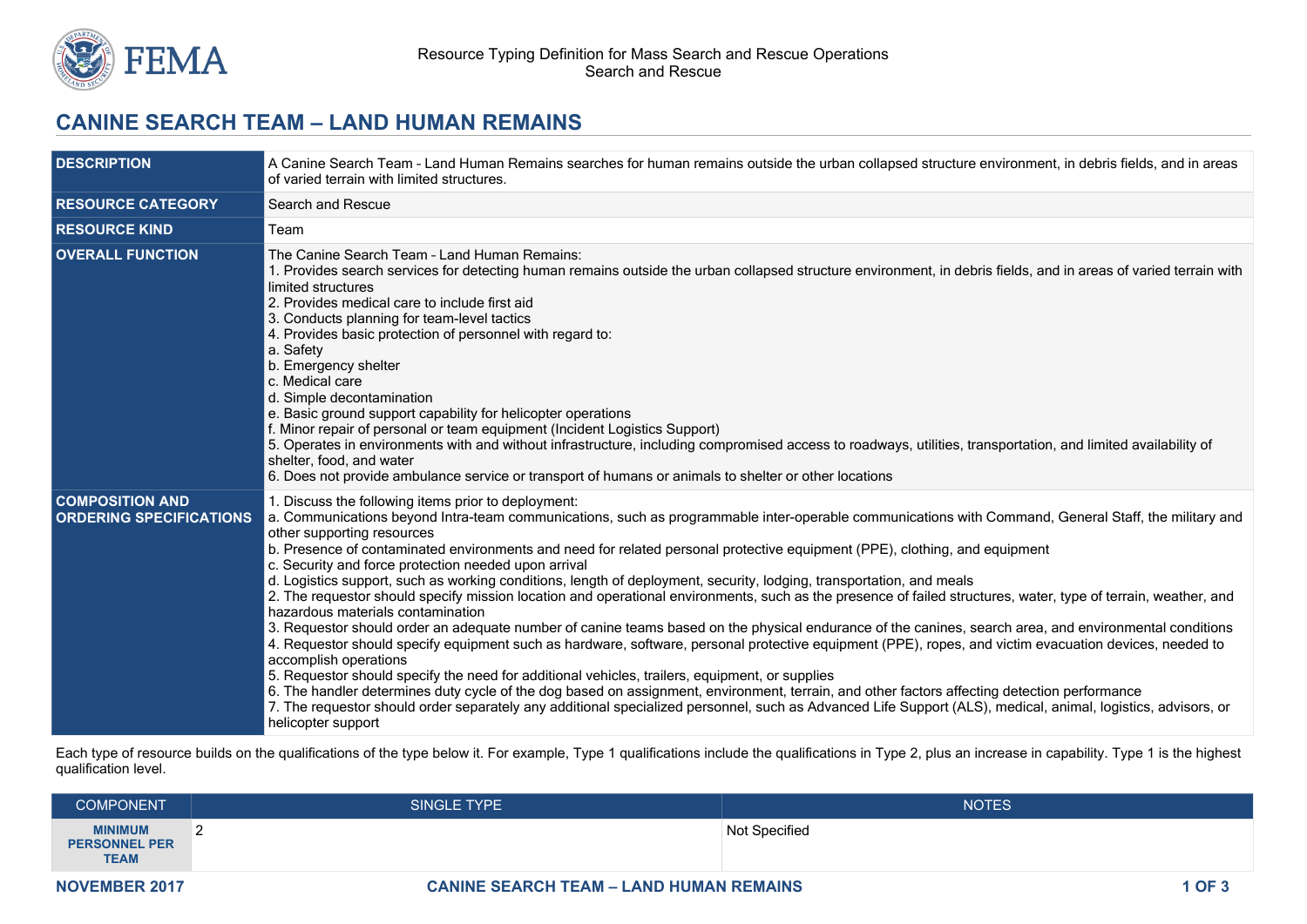

## Resource Typing Definition for Mass Search and Rescue Operations Search and Rescue

| <b>COMPONENT</b>                                                                                             | <b>SINGLE TYPE</b>                                                                                                                                                                                                                                                                                                                                    | <b>NOTES</b>                                                                                                                                                                                                                                                     |
|--------------------------------------------------------------------------------------------------------------|-------------------------------------------------------------------------------------------------------------------------------------------------------------------------------------------------------------------------------------------------------------------------------------------------------------------------------------------------------|------------------------------------------------------------------------------------------------------------------------------------------------------------------------------------------------------------------------------------------------------------------|
| <b>MANAGEMENT AND</b><br><b>OVERSIGHT</b><br><b>PERSONNEL PER</b><br><b>TEAM</b>                             | Not Specified                                                                                                                                                                                                                                                                                                                                         | The requestor may need to order this resource in conjunction with a National<br>Incident Management System (NIMS) typed Land SAR Team or NIMS typed<br>Mountain SAR Team, which would provide oversight.                                                         |
| <b>SUPPORT</b><br><b>PERSONNEL PER</b><br><b>TEAM</b>                                                        | 1 - NIMS Type 1 Canine Search Specialist - Land Human Remains, with canine<br>1 - NIMS typed Land SAR Technician or Mountain SAR Technician                                                                                                                                                                                                           | Not Specified                                                                                                                                                                                                                                                    |
| <b>GENERAL FUNCTION</b><br><b>EQUIPMENT PER</b><br><b>TEAM</b>                                               | Equipment consistent with this resource's capabilities and needs to include the<br>following:<br>1. Access and search<br>2. Ground support for air operations<br>3. Base and spike camp                                                                                                                                                               | Not Specified                                                                                                                                                                                                                                                    |
| <b>PERSONAL</b><br><b>PROTECTIVE</b><br><b>EQUIPMENT (PPE)</b><br><b>EQUIPMENT PER</b><br><b>TEAM MEMBER</b> | Minimum PPE consistent with this resource's capabilities and needs, including:<br>1. Helmet<br>2. Headlamp and batteries<br>3. Eye protection<br>4. Hearing protection<br>5. Uniform / protective clothing<br>6. Gloves<br>7. Footwear<br>8. Field pack<br>9. Personal medical kit<br>10. Survival kit<br>11. Foul weather clothing<br>12. Canine PPE | PPE should be equivalent to parameters set forth in American National Standard<br>Institute (ANSI) Z359: Fall Protection Code.                                                                                                                                   |
| <b>COMMUNICATIONS</b><br><b>EQUIPMENT PER</b><br><b>TEAM MEMBER</b>                                          | 1. Portable and mobile intra-team communications<br>2. Portable radios with ground to air capability<br>3. Charger for devices<br>4. Handheld Global Positioning System (GPS) units<br>5. Two-way handheld radios<br>6. Mobile phones                                                                                                                 | 1. Intra-team and inter-team communications should be consistent with National<br>Interoperability Field Operations Guide (NIFOG).<br>2. Consider alternate forms of communication, such as satellite phones, based on<br>the mission assignment and team needs. |
| <b>TRANSPORTATION</b><br><b>EQUIPMENT PER</b><br><b>TEAM</b>                                                 | Vehicle                                                                                                                                                                                                                                                                                                                                               | Vehicle is for use in transporting team members and equipment and should be<br>capable of 4-wheel drive if necessary for conditions.                                                                                                                             |